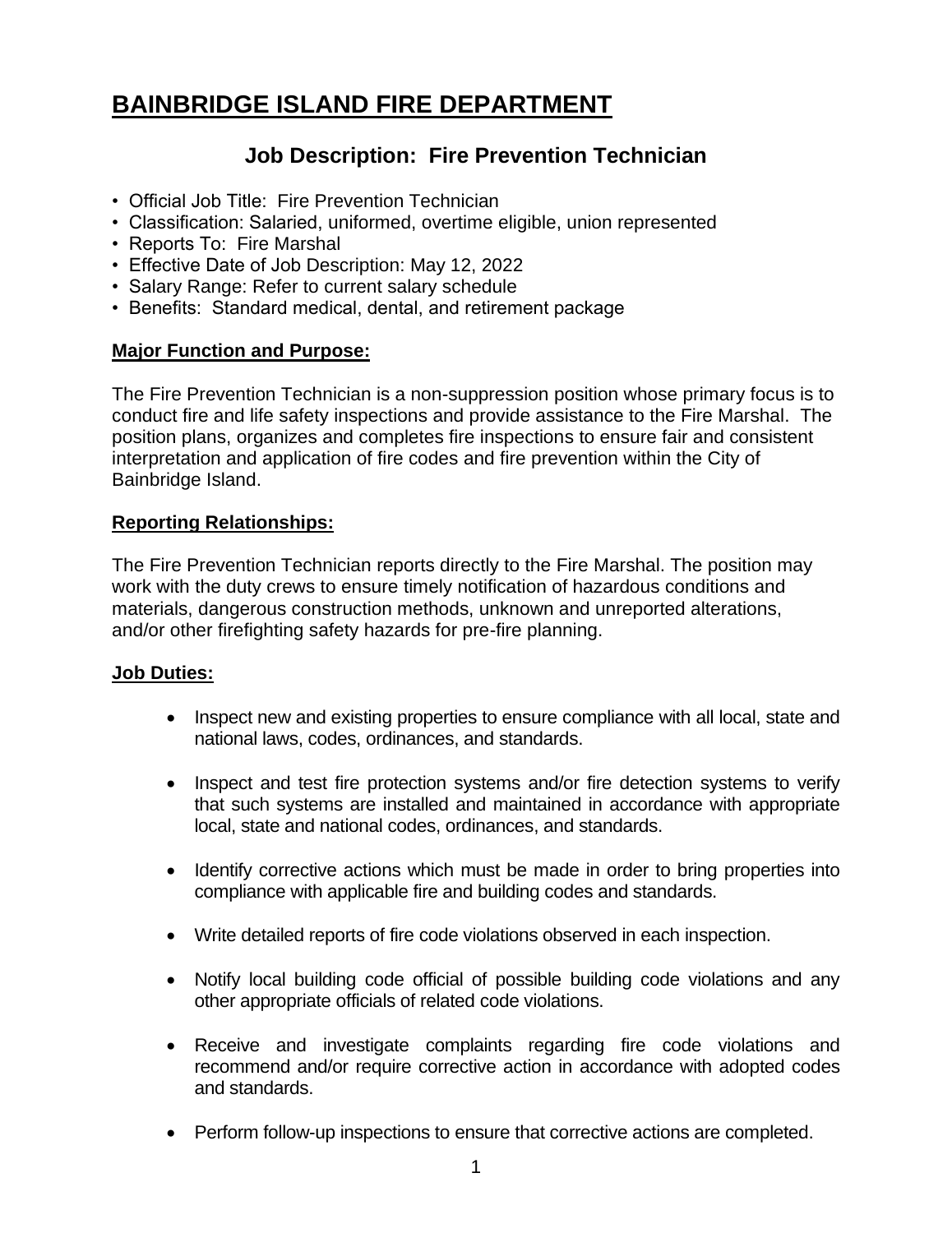- Coordinate inspections with contractors, building owners, building inspectors and others that may be involved in construction, remodeling, or the opening of a new business or building.
- Identify situations that may hinder firefighting operations and safety of emergency response personnel and recommend remedies to correct the problems identified.
- Provide fire prevention and fire code information to groups, organizations, contractors, engineers and developers, sometimes in conjunction with the Community Risk Reduction Coordinator.
- Assist the Fire Marshal in plan reviews of new and existing buildings, fire life safety systems, and land development plans.
- Assist the Fire Marshal in fire hydrant flow testing, alarm and sprinkler system testing and approvals in new construction, and other duties as directed.
- Assists with fire investigations, as available.
- Assists citizens and other agency personnel with code interpretations and information.
- Keep current on changing codes and building practices through continuing education and reading of applicable journals.
- Perform other related duties as assigned.

#### **Qualifications:**

#### (1) Required Qualifications

- High School Diploma or equivalent.
- Must possess a Fire Inspector II certification issued by the International Code Council within one year of hire date.
- Must have knowledge of the International Fire Code, the International Building Code, NFPA standards and other related codes and standards.
- Two years of experience in the field of fire inspections.
- Experience working independently and prioritizing job tasks.
- Experience in using computer equipment and related database programs.
- Valid Washington State Driver's License, proof of current insurance, and the ability to be insured by the Department's insurance provider.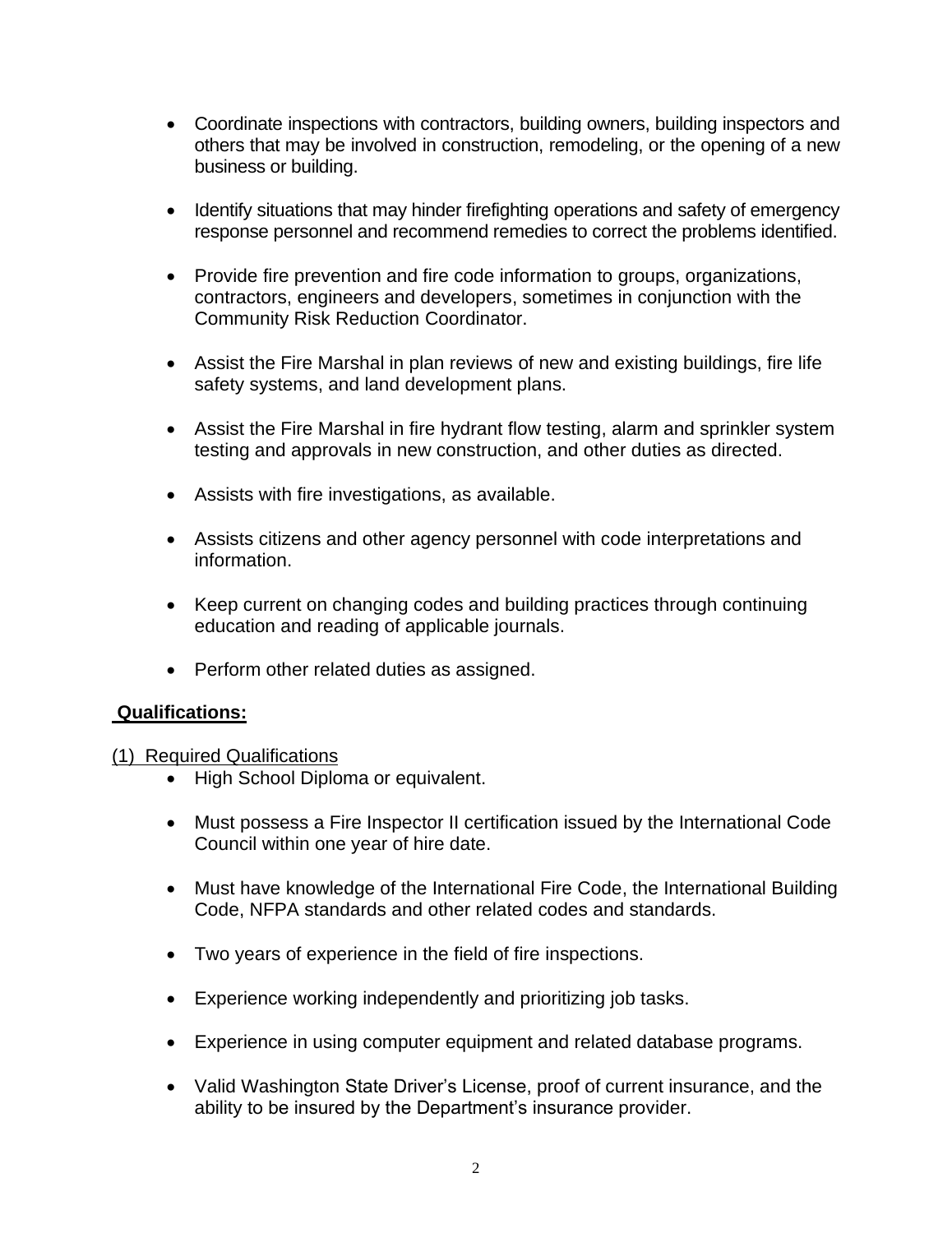• Must be a U.S. citizen or eligible to work in the United States.

(2) Desirable Qualifications:

- An AA degree or higher level of education in any fire service or related field such as fire science, construction management, etc.
- Experience as a career or volunteer firefighter.

### (3) Personal Attributes

This position requires a mature, self-confident individual who has the interpersonal skills to work well with all members of the organization and the general public. The individual is expected to work with limited supervision, demonstrate initiative on projects, and show a willingness to learn new information, be a problem solver, and exercise good judgment. The individual must be able to:

- maintain their emotional self-control in all situations.
- accept advice and coaching from others, follow rules and regulations, and adapt to changing working conditions.
- convey a positive, professional attitude and contribute to the general well being of the Department.
- embrace the mission, vision and core values of the Department.
- continue their education and applying new ideas and techniques.

(4) Continuing Education or Certification Requirements:

- Ability to maintain required certification through continued education or testing as required.
- Must obtain IAAI Fire Investigation Technician or higher certification within 24 months of employment, or as determined by the Fire Chief.

(5) Other Requirements:

• Prior to receiving an offer of employment, a selected candidate must pass a comprehensive background check, medical, and a psychological suitability profile test.

## **Working Conditions and Other Information**

Working conditions are typically in office or meeting environments. There are also onsite inspections of new construction projects and commercial and residential occupancies which may require the ability to negotiate uneven surfaces, climb ladders, etc. May be required to wear personal protective equipment including, but not limited to, helmet, safety glasses, hearing protection, steel-toed footwear. Desk work or computer terminal work may be for extended periods of time.

Due to the nature of fire investigation work, the employee may be exposed to potential hazards involved at fire scenes and may be required to wear enhanced protective clothing and equipment.

The FPT must have the overall stamina and ability to perform moderate physical activity. Vision must be sufficient to perform all duties. Corrective lenses may be